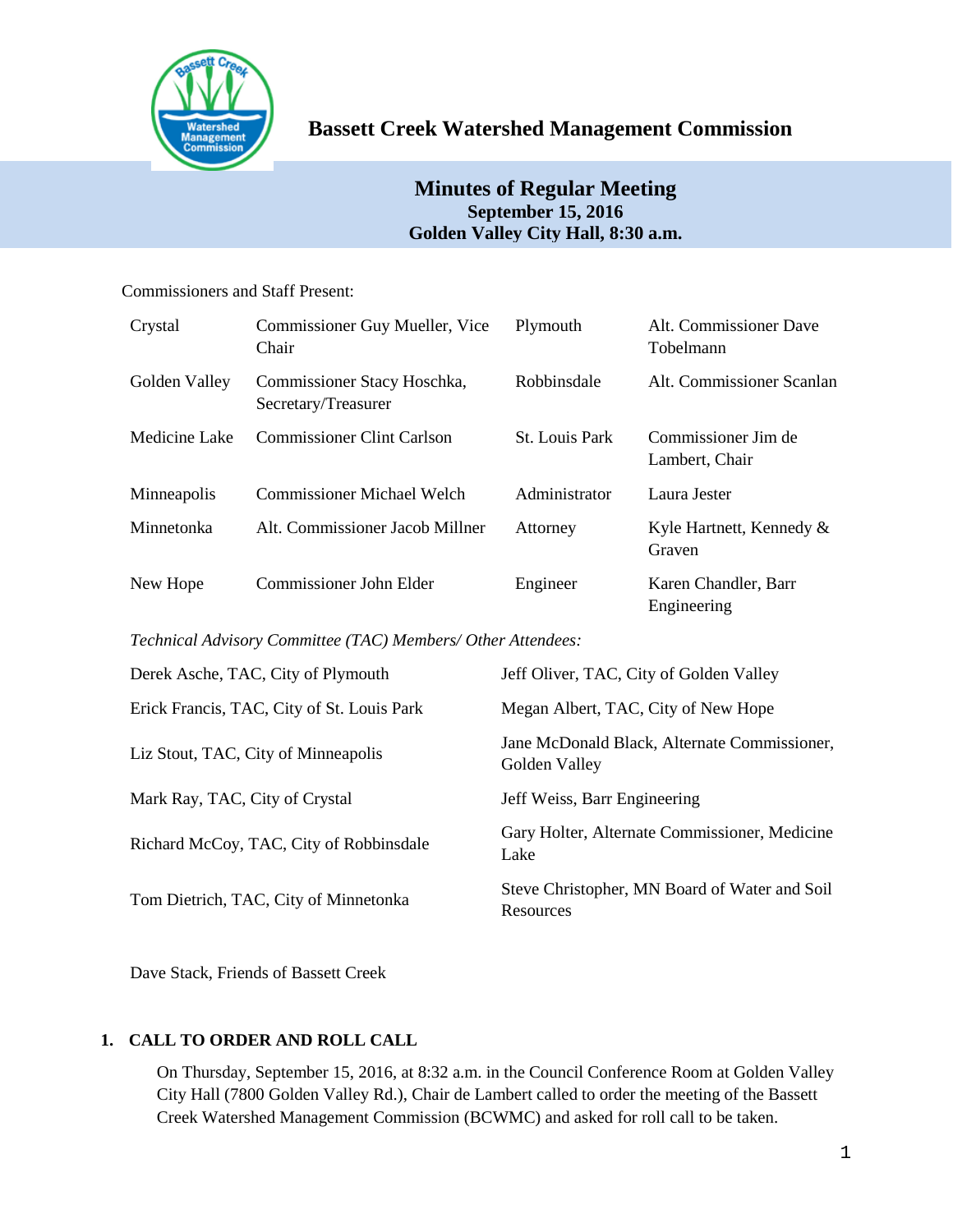Administrator Jester reported that she was trying a new caterer for meeting refreshments that's located across the street and would be providing non-disposable plates, cups and utensils. She said that she is happy to take comments on the coffee or refreshments.

#### **2. CITIZEN FORUM ON NON-AGENDA ITEMS**

No comments from citizens.

#### **3. APPROVAL OF AGENDA**

**MOTION:** Alt. Commissioner Tobelmann moved to approve the agenda. Commissioner Welch seconded the motion. Upon a vote, the motion carried 9-0.

### **4. CONSENT AGENDA**

**MOTION:** Commissioner Mueller moved to approve the consent agenda. Alt. Commissioner Scanlan seconded the motion. Upon a vote, the motion carried 9-0.

[The following items were approved as part of the consent agenda: the August 18, 2016, Commission Meeting Minutes, the September 2016 Financial Report, the payment of invoices, the purchase of bond insurance per the Joint Powers Agreement, and the comment letter on the Mississippi Watershed Management Organization's 2016 Minor Plan Amendment.]

The general and construction account balances reported in the September 2016 Financial Report are as follows:

| <b>Checking Account Balance</b>            | \$583,933.86     |
|--------------------------------------------|------------------|
| TOTAL GENERAL FUND BALANCE                 | \$583,933.86     |
| TOTAL CASH & INVESTMENTS ON-HAND (9/06/16) | \$2,857,413.93   |
| CIP Projects Levied – Budget Remaining     | \$3,970,569.69   |
| <b>Closed Projects Remaining Balance</b>   | (\$1,113,155.76) |
| 2011-2015 Anticipated Tax Levy Revenue     | \$6,710.47       |
| 2016 Anticipated Tax Levy Revenue          | \$601,430.96     |
| <b>Anticipated Closed Project Balance</b>  | \$505,014.33     |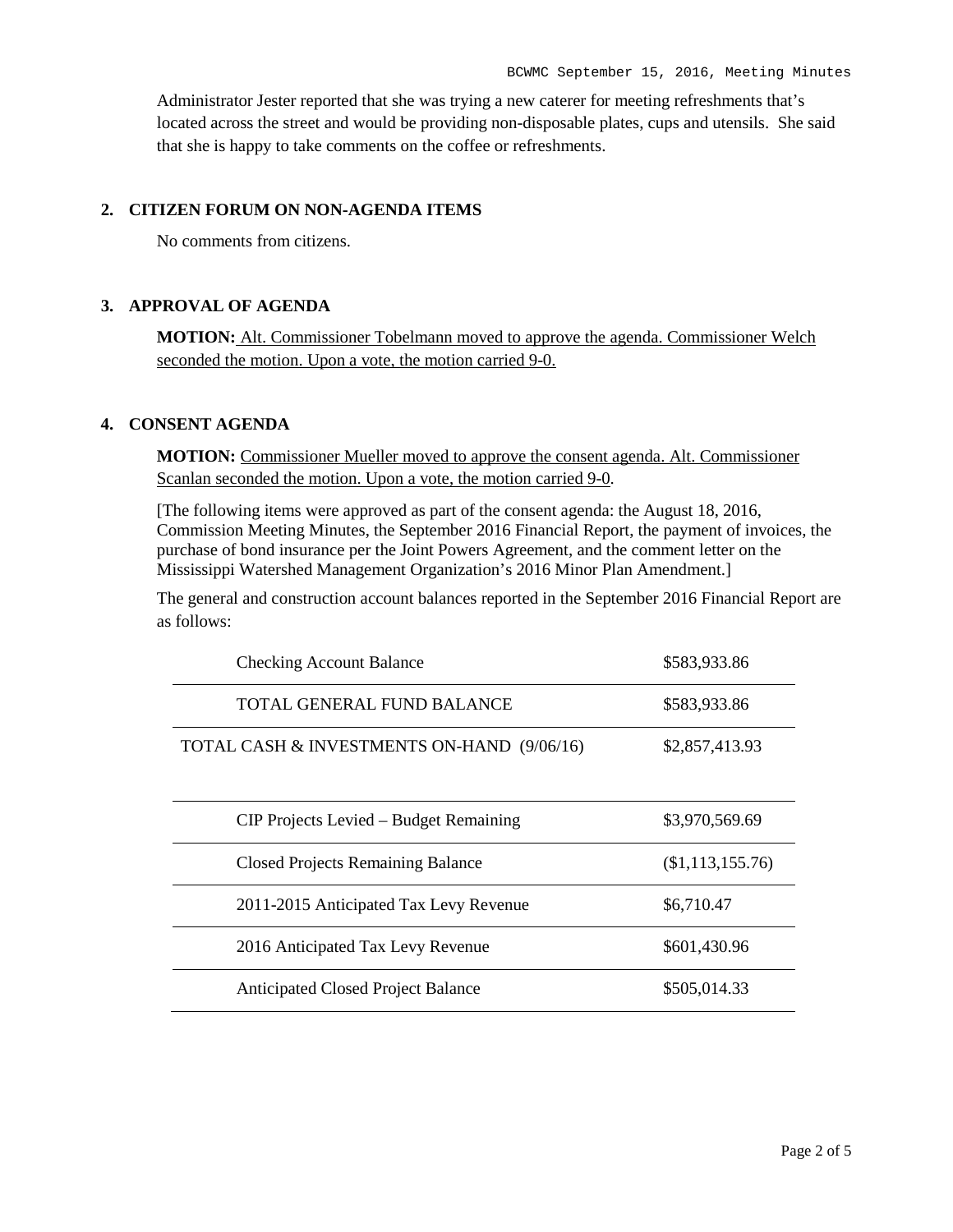### **5. PUBLIC HEARING**

## **A. Receive Comments from Member Cities and Public on the Proposed 2017 Capital Improvement Program (CIP) Projects**

Chair de Lambert opened the public hearing at 8:35 a.m. Commission Engineer, Jeff Weiss, gave a brief presentation with an overview of the Plymouth Creek Restoration Project and the Bassett Creek Main Stem Erosion Repair Project. Regarding the latter, Mr. Weiss indicated that there was no new information on when redevelopment will actually take place at the Fruen Mill site and whether or not the CIP project will be accomplished at the same time. He noted that if the project timing doesn't line up, that during the CIP project, some concrete would be removed from the Fruen Mill streambank in order to slope back the bank and add some vegetation. He reported the Main Stem Erosion Repair Project is estimated to cost \$340/linear foot which is higher than most projects due to contaminated soils and the narrow corridor where the work will take place.

Administrator Jester noted that both CIP projects will not only improve water quality by reducing erosion but will also improve instream and near stream habitat for aquatic life.

Regarding the Plymouth Creek Restoration Project, there was consensus that coordination was needed with the Plymouth Parks Department and that engaging the disc golfing community would be advantageous. It was acknowledged that signage would be needed within the park and that some disc golf holes may need to be realigned.

There was a question about the high costs of the projects and the ability for the Commission to hold costs down. Engineer Weiss noted that there would be little if any savings in constructing the projects together because of the distance between the projects. Administrator Jester reminded Commissioners that they were applying for \$600,000 worth of grant funds for the two projects and that the feasibility studies already identified the most cost effective restoration and stabilization practices.

Dave Stack with Friends of Bassett Creek asked why there was such little vegetation along Plymouth Creek. Mr. Weiss indicated that the banks are very shaded by the overhead canopy and that heavy foot traffic doesn't allow vegetation to become established.

There were no other comments or questions from the public or member cities.

Chair de Lambert closed the public hearing at 9:07 a.m.

#### **6. BUSINESS**

#### **A. Consider Approval of Resolution 16-08 Ordering 2017 Improvements**

Administrator Jester reviewed the language of the resolution indicating that by approving the resolution the Commission would officially order the two 2017 CIP projects (Plymouth Creek Restoration Project and Bassett Creek Main Stem Erosion Repair Project), designate member cities responsible for project construction, make findings pursuant to MN Statutes 103B.251, certify the costs of the projects to Hennepin County, and approve the agreements with the responsible cities. She reviewed the table in 6Aiii, which shows the costs for various aspects of the two projects including feasibility studies; Commission administration, legal and engineers costs; construction and design. She noted that the maximum levy request of \$1,303,600 for 2017 that was forwarded to the County in May, was an appropriate final 2017 levy amount and that it would fund the final portion of the Northwood Lake Project and the first portion of the two 2017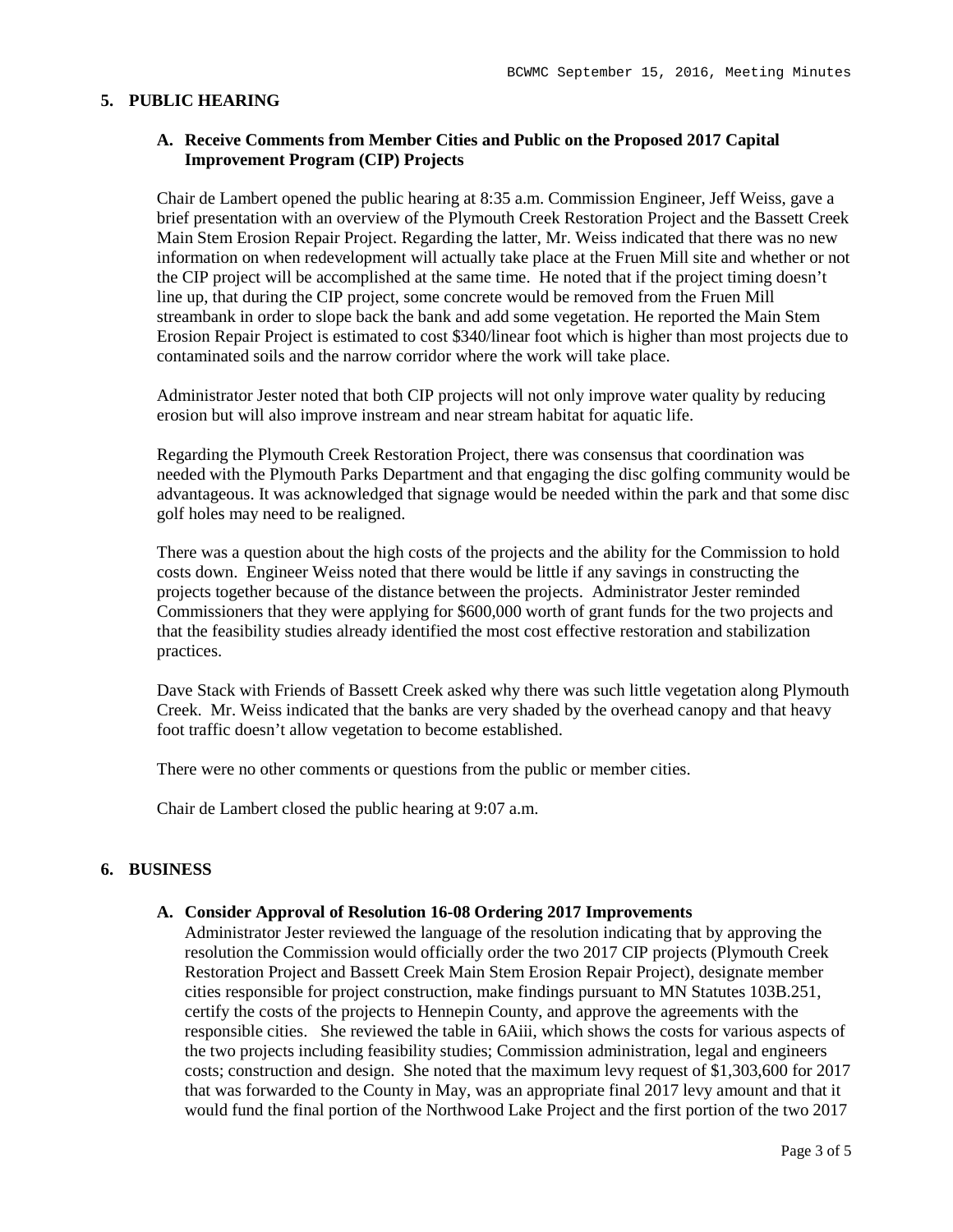projects, as shown in the table in 6Aiii.

Administrator Jester noted that the Commission will apply for \$600,000 in county and state grant funding for the two 2017 projects. If no grant funding is awarded, she noted that over \$947,000 in 2018 levy funds would be needed to finish the two 2017 CIP projects. She reported that it may be difficult to fund the entire 2018 CIP project (dredging Bassett Creek Park Pond and Winnetka Pond) if the Commission wishes to keep the levy at approximately \$1.3M. However, she also noted there are several options for funding the 2018 project and more will be known after the feasibility study for that project is complete.

Commissioner Welch moved to amend the agreements with the City of Plymouth and the City of Minneapolis to read in Section 2: "….Minor changes that *do not deviate from the direction of the Commission and* do not materially change either the effectiveness of the Project to meet its intended purposes or the environmental impacts of the Project may be approved by the City, *in consultation with the Commission Administrator*, without requiring approvals by the Commission." [Additions shown in italics.] Seconded by Commissioner Mueller. Upon a vote, the motion carried 9-0.

Commissioner Welch moved to adopt Resolution 16-08. Seconded by Commissioner Mueller. Upon a vote, the motion carried 9-0.

#### **B. Consider Attendance at Aquatic Invaders Summit**

Administrator Jester noted that a 2-day conference or summit on aquatic invasive species is planned for early October in St. Cloud. She asked if there were Commissioners that might be interested in attending or if the Commission would like to send her due to their current committee's consideration of aquatic plant management and aquatic invasive species (AIS). She noted the breakout sessions of the conference weren't set yet. She that she asked the Commission Engineer and partners such as Three River Park District (TRPD) and the City of Plymouth if they were sending staff to the conference. TRPD and Barr Engineering had noted they are sending staff to similar AIS conferences and workshops but not to the summit in St. Cloud.

Commissioner Welch moved to authorize attendance at the Aquatic Invaders Summit by the Administrator, as appropriate. Seconded by Commissioner Elder. Upon a vote the motion carried 9-0.

## **7. COMMUNICATIONS**

#### **A. Administrator's Report**

Administrator Jester noted that besides her written report, she reminded the Commission that the November Commission meeting will be held on Wednesday the 16<sup>th</sup>. She also noted that Len Kremer from Barr Engineering would be honored for his decades of service to the Commission during the November meeting. Commissioners listed other, former Commission members that should be invited to the November meeting to help honor Len.

Administrator Jester also updated the Commission on the Blake School Field Trip scheduled for September 29<sup>th</sup> and visiting Northwood Lake, the Main Stem restoration project through Wirth Park, the Wirth Lake outlet structure, and the Fruen Mill site.